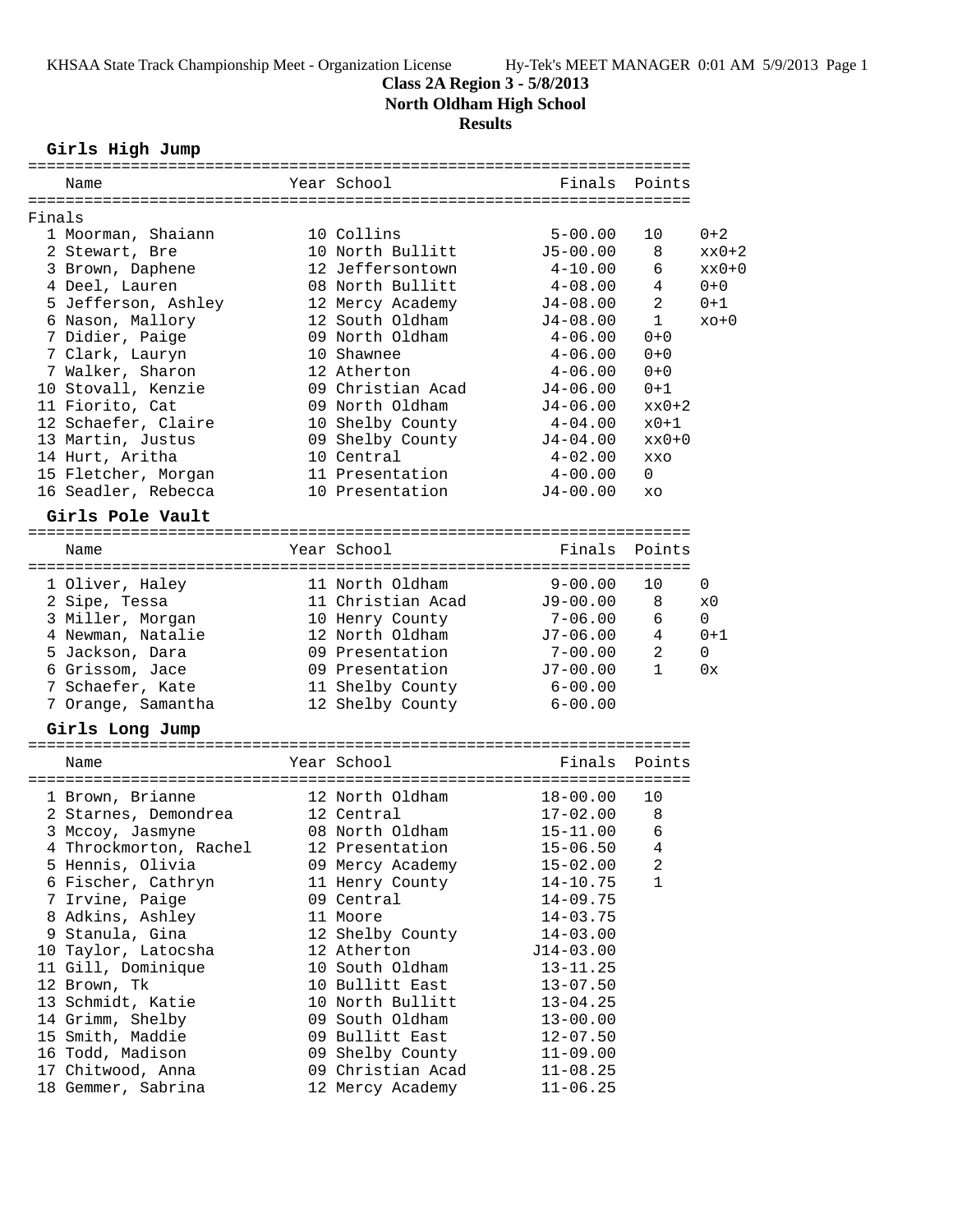**Class 2A Region 3 - 5/8/2013**

**North Oldham High School**

### **Results**

### **....Girls Long Jump**

| 19 Newberry, Kya<br>-- Moore, Ambria |  | 08 Jeffersontown<br>10 Moore | $10 - 06.75$<br>ND |                |  |  |  |  |
|--------------------------------------|--|------------------------------|--------------------|----------------|--|--|--|--|
| Girls Triple Jump                    |  |                              |                    |                |  |  |  |  |
| Name                                 |  | Year School                  | Finals             | Points         |  |  |  |  |
| 1 Starnes, Demondrea                 |  | 12 Central                   | $35 - 05.00$       | 10             |  |  |  |  |
| 2 Brown, Tk                          |  | 10 Bullitt East              | $34 - 02.50$       | 8              |  |  |  |  |
| 3 Matlin, Olivia                     |  | 10 Shelby County             | $33 - 08.00$       | 6              |  |  |  |  |
| 4 Hennis, Olivia                     |  | 09 Mercy Academy             | $32 - 04.25$       | 4              |  |  |  |  |
| 5 Payne, Brooke                      |  | 12 Central                   | J32-04.25          | 2              |  |  |  |  |
| 6 Throckmorton, Rachel               |  | 12 Presentation              | $31 - 04.25$       | $\mathbf{1}$   |  |  |  |  |
| 7 Morsman, Emily                     |  | 11 North Oldham              | $30 - 09.25$       |                |  |  |  |  |
| 8 Fryman, Emily                      |  | 11 Bullitt East              | $28 - 05.25$       |                |  |  |  |  |
| 9 Mccoy, Jasmyne                     |  | 08 North Oldham              | $28 - 04.25$       |                |  |  |  |  |
| 10 Burnett, Sarah Beth               |  | 12 Christian Acad            | $28 - 01.50$       |                |  |  |  |  |
| 11 Sherrard, Kelsey                  |  | 10 Mercy Academy             | $27 - 08.75$       |                |  |  |  |  |
| 12 Thomas, Jikala                    |  | 12 Jeffersontown             | $27 - 06.50$       |                |  |  |  |  |
| 13 Keister, Ashleigh                 |  | 12 Shawnee                   | $27 - 02.75$       |                |  |  |  |  |
| 14 Bozell, Jessica                   |  | 09 Christian Acad            | $25 - 06.00$       |                |  |  |  |  |
| 15 Collman, Simone                   |  | 09 Atherton                  | $21 - 04.50$       |                |  |  |  |  |
| Girls Shot Put                       |  |                              |                    |                |  |  |  |  |
| Name                                 |  | Year School                  | Finals             | Points         |  |  |  |  |
|                                      |  |                              |                    |                |  |  |  |  |
| 1 Mollak, Maggie                     |  | 10 North Oldham              | $34 - 00.75$       | 10             |  |  |  |  |
| 2 Bradley, Jamie                     |  | 12 Shelby County             | $33 - 00.00$       | 8              |  |  |  |  |
| 3 Montgomery, Caitlin                |  | 12 North Bullitt             | $31 - 08.50$       | $\epsilon$     |  |  |  |  |
| 4 Brown, Daphene                     |  | 12 Jeffersontown             | $30 - 01.00$       | $\overline{4}$ |  |  |  |  |
| 5 Hanna, Katelyn                     |  | 09 Bullitt East              | $29 - 00.00$       | 2              |  |  |  |  |
| 6 Popovich, Lilli                    |  | 10 Christian Acad            | $28 - 10.75$       | $\mathbf{1}$   |  |  |  |  |
| 7 Bielinski, Katarina                |  | 10 North Oldham              | $26 - 11.75$       |                |  |  |  |  |
| 8 Hollifield, Hannah                 |  | 12 Mercy Academy             | $26 - 11.25$       |                |  |  |  |  |
| 9 Steiner, Crystal                   |  | 11 Moore                     | $26 - 10.25$       |                |  |  |  |  |
| 10 Roberts, Lanis                    |  | 10 Central                   | $25 - 05.00$       |                |  |  |  |  |
| 11 Cravens, Ashley                   |  | 09 Mercy Academy             | $25 - 00.50$       |                |  |  |  |  |
| 12 Newberry, Abriel                  |  | 11 Jeffersontown             | $24 - 11.00$       |                |  |  |  |  |
| 13 Lewis, Mahala                     |  | 12 Henry County              | $24 - 08.75$       |                |  |  |  |  |
| 14 Simmons, Nikki                    |  | 11 Shelby County             | $24 - 08.50$       |                |  |  |  |  |
| 15 Allison, Tierra                   |  | 09 Henry County              | $23 - 04.25$       |                |  |  |  |  |
| 16 Wagstaff, Niala                   |  | 10 Central                   | $22 - 11.50$       |                |  |  |  |  |
| 17 Allgeier, Ruby                    |  | 10 Atherton                  | $22 - 09.75$       |                |  |  |  |  |
| 18 Brown, Launi                      |  | 10 Western                   | $22 - 07.50$       |                |  |  |  |  |
| 19 Willhoite, Kaitlyn                |  | 09 North Bullitt             | $21 - 04.50$       |                |  |  |  |  |
| 20 Luette, Maddie                    |  | 10 Christian Acad            | $21 - 02.50$       |                |  |  |  |  |
| 21 Harris, Kennedi                   |  | 09 Collins                   | $20 - 01.75$       |                |  |  |  |  |
| 22 Cozzens, Maria                    |  | 12 Collins                   | $19 - 03.00$       |                |  |  |  |  |
| 23 Dyer, Madeline                    |  | 10 Atherton                  | $16 - 04.25$       |                |  |  |  |  |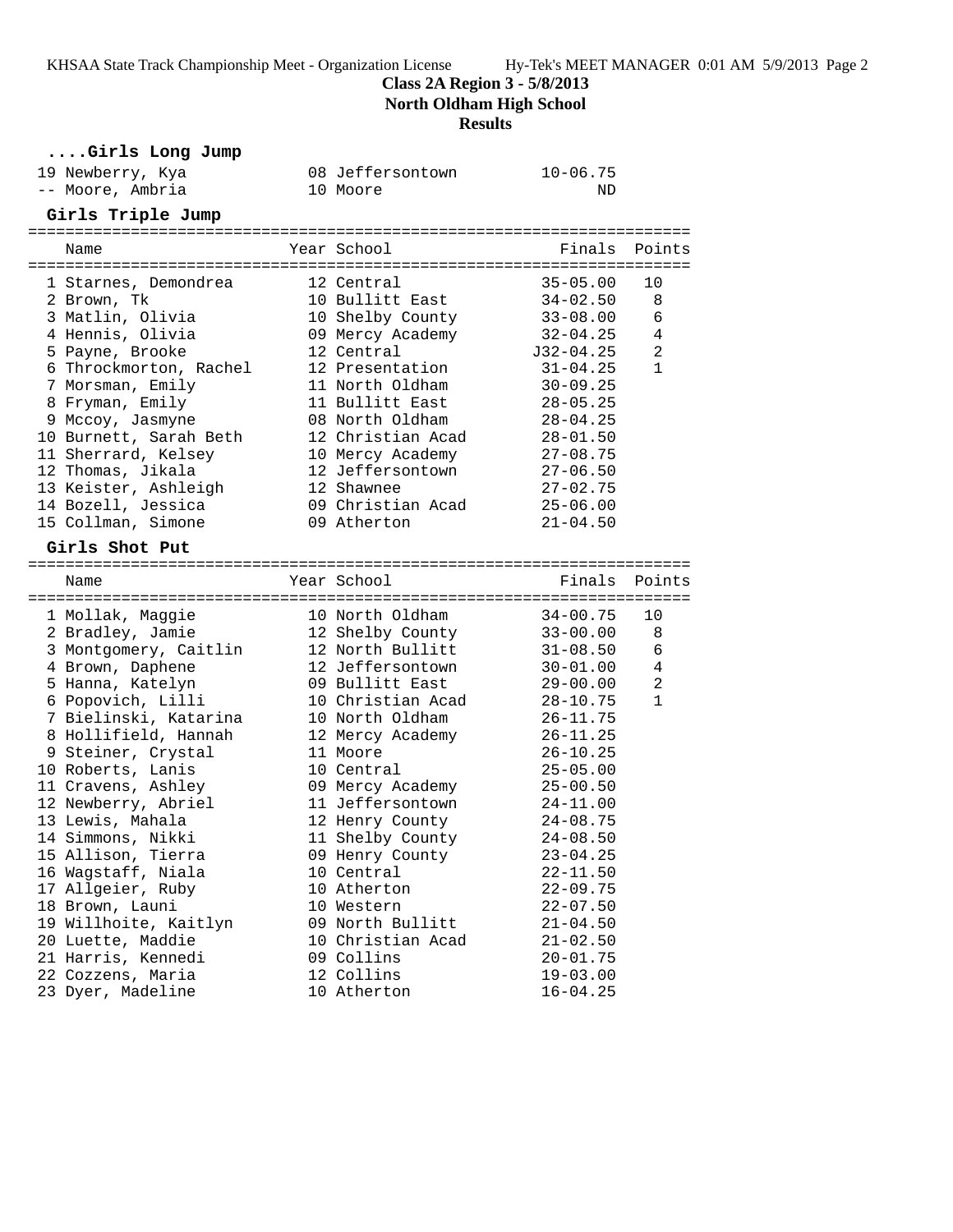**Class 2A Region 3 - 5/8/2013**

**North Oldham High School**

# **Results**

#### **Girls Discus Throw**

| Name                   | Year School               | Finals               | Points       |         |
|------------------------|---------------------------|----------------------|--------------|---------|
| 1 Mollak, Maggie       | 10 North Oldham           | $106 - 08$           | 10           |         |
| 2 Popovich, Lilli      | 10 Christian Acad         | $102 - 02$           | 8            |         |
| 3 Bradley, Jamie       | 12 Shelby County          | $93 - 02$            | 6            |         |
| 4 Lewis, Mahala        | 12 Henry County           | $90 - 01$            | 4            |         |
| 5 Hollifield, Hannah   | 12 Mercy Academy          | 83-11                | 2            |         |
| 6 Roberts, Lanis       | 10 Central                | 81-04                | $\mathbf{1}$ |         |
| 7 Montgomery, Caitlin  | 12 North Bullitt          | $75 - 09$            |              |         |
| 8 Willhite, Carla      | 12 North Bullitt          | $69 - 11$            |              |         |
| 9 Hanna, Katelyn       | 09 Bullitt East           | $68 - 06$            |              |         |
| 10 Hayes, Megan        | 11 Presentation           | $67 - 11$            |              |         |
| 11 Bielinski, Katarina | 10 North Oldham           | $67 - 02$            |              |         |
| 12 Luette, Maddie      | 10 Christian Acad         | $65 - 08$            |              |         |
| 13 Wagstaff, Niala     | 10 Central                | $64 - 03$            |              |         |
| 14 Simmons, Nikki      | 11 Shelby County          | $63 - 08$            |              |         |
| 15 Ballard, Brittany   | 12 Mercy Academy          | $63 - 04$            |              |         |
| 16 Dyer, Madeline      | 10 Atherton               | $63 - 03$            |              |         |
| 17 Badouan, Nadya      | 09 South Oldham           | $62 - 03$            |              |         |
| 18 Harris, Kennedi     | 09 Collins                | 62-01                |              |         |
| 19 Allison, Tierra     | 09 Henry County           | $58 - 01$            |              |         |
| 20 Roads, Jada         | 09 Western                | $54 - 08$            |              |         |
| 21 Steiner, Crystal    | 11 Moore                  | $53 - 10$            |              |         |
| 22 Ostertag, Makayla   | 10 Presentation           | $51 - 09$            |              |         |
| 23 Allgeier, Ruby      | 10 Atherton               | $48 - 05$            |              |         |
|                        |                           |                      |              |         |
| Boys High Jump         |                           |                      |              |         |
|                        |                           |                      |              |         |
| Name                   | Year School               | Finals Points        |              |         |
|                        |                           |                      |              |         |
| 1 Milburn, Trase       | 10 Bullitt East           | $6 - 00.00$          | 10           | $x0+0$  |
| 2 Gowen, Jacob         | 10 Shelby County 56-00.00 |                      | 8            | $x0+1$  |
| 3 Jackson, Stu         | 12 Central                | $5 - 10.00$          | 6            |         |
| 4 Zimmerman, Andrew    | 12 North Oldham           | $5 - 08.00$          | 4            | $0 + 0$ |
| 5 Smith, Keith         | 12 Central                | J5-08.00             | 2            | $x0+0$  |
| 6 Smith, Terez         | 12 Collins                | J5-08.00             | 1            | $x0+2$  |
| 7 Stanke, Chandler     | 12 Atherton               | $5 - 06.00$          |              |         |
| 8 Petty, Nolan         | 12 Collins                | $J5-06.00$           | $0 + 1$      |         |
| 8 Floyd, Joshua        | 12 Atherton               |                      |              |         |
| 10 Yurt, Justin        | 09 North Oldham           | J5-06.00<br>J5-06.00 |              |         |
| 11 Desmond, Bobby      | 10 Shelby County          | $5 - 04.00$          |              |         |
| 12 Hall, Caleb         | 11 Spencer County         | $5 - 02.00$          |              |         |
| 13 Dwyer, Trevor       | 11 Christian Acad         | $5 - 00.00$          |              |         |
| -- Killebrew, Charles  | 09 Jeffersontown          | ΝH                   |              |         |
| -- Bray, Keith         | 12 Moore                  | ΝH                   |              |         |
| -- Lawson, Nathan      | 10 Christian Acad         | ΝH                   |              |         |
| -- Johnson, Lucas      | 09 North Bullitt          | ΝH                   |              |         |
| -- Daniels, Leoncio    | 12 Moore                  | ΝH                   |              |         |
| Boys Pole Vault        |                           |                      |              |         |
| Name                   | Year School               | Finals               | Points       |         |
| 1 Barry, Michael       | 12 Shelby County          | $11 - 06.00$         | 10           |         |
| 2 Gowen, Jacob         | 10 Shelby County          | $11 - 00.00$         | 7            | $xx0+0$ |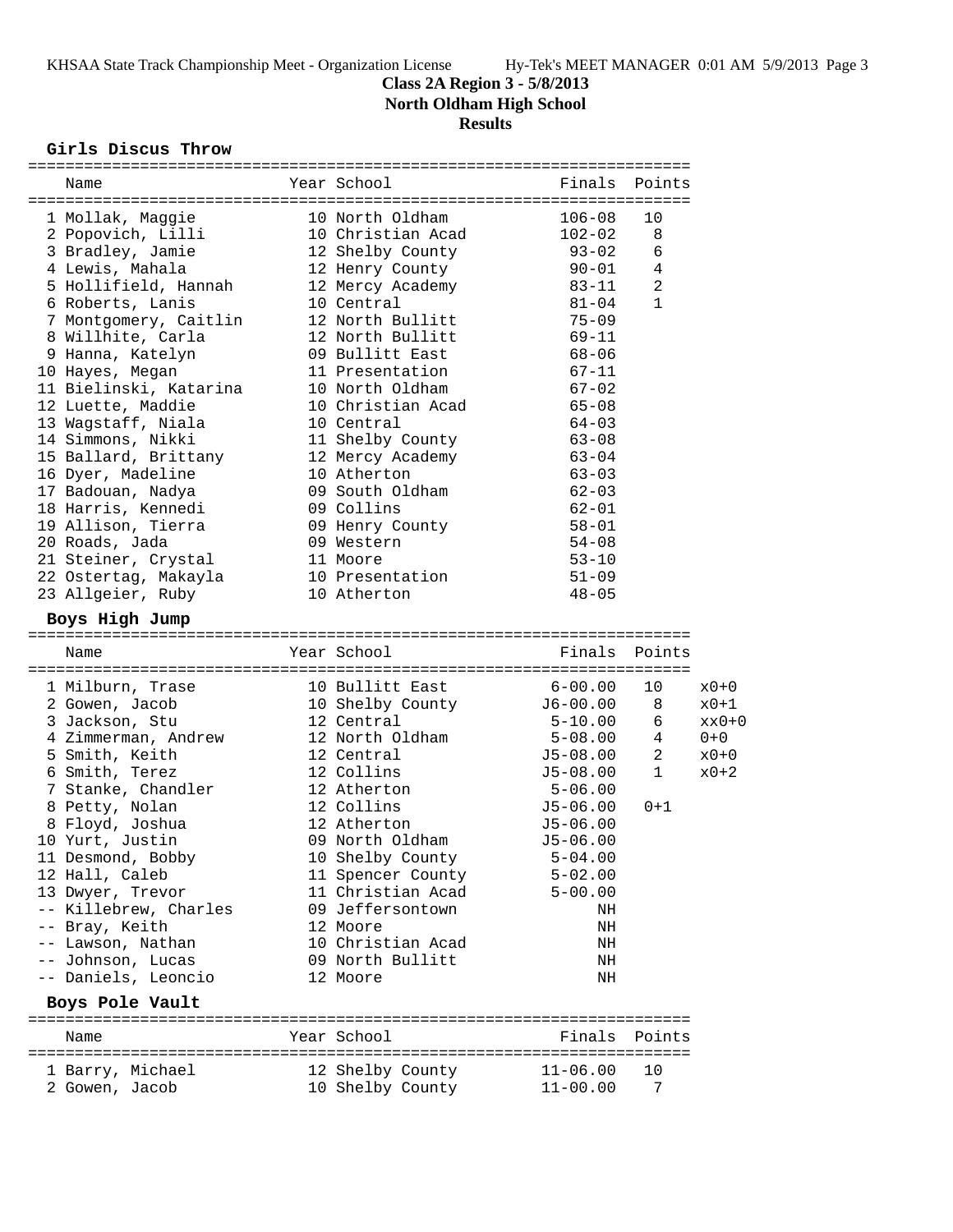**Class 2A Region 3 - 5/8/2013**

**North Oldham High School**

### **Results**

## **....Boys Pole Vault**

| 2 Shadburne, George<br>4 Jones, Edward<br>5 Ruhs, Nolan<br>6 Stevens, Slade   | 12 Christian Acad<br>11 Henry County<br>11 North Oldham<br>10 North Oldham | $11 - 00.00$<br>$J11-00.00$<br>$10 - 00.00$<br>$9 - 06.00$     | $\overline{4}$<br>-2<br>1   |
|-------------------------------------------------------------------------------|----------------------------------------------------------------------------|----------------------------------------------------------------|-----------------------------|
| Boys Long Jump                                                                |                                                                            |                                                                |                             |
| Name                                                                          | Year School                                                                | Finals Points                                                  |                             |
| 1 Brackins, Tony<br>2 Smith, Keith<br>3 Thompson, Anthony<br>4 Beasley, Arien | 12 South Oldham<br>12 Central<br>12 Central<br>10 North Oldham             | $21 - 05.50$<br>$21 - 03.50$ 8<br>$20 - 06.25$<br>$19 - 06.25$ | 10<br>- 6<br>$\overline{4}$ |
| 5 Nelson, Cole                                                                | 12 Henry County                                                            | $19 - 06.00$                                                   | $\mathfrak{D}$              |
| 6 Milburn, Trase<br>7 Ugaan Dovin                                             | 10 Bullitt East<br>$10$ Uonry County                                       | $19 - 04.25$<br>$19-10$ 00                                     |                             |

| 5 Nelson, Cole         | 12 Henry County   | $19 - 06.00$ | 2            |
|------------------------|-------------------|--------------|--------------|
| 6 Milburn, Trase       | 10 Bullitt East   | 19-04.25     | $\mathbf{1}$ |
| 7 Haqan, Devin         | 10 Henry County   | 18-10.00     |              |
| 8 Stanke, Chandler     | 12 Atherton       | $18 - 03.00$ |              |
| 9 Embry, Chris         | 12 Bullitt East   | 18-00.75     |              |
| 10 Blair, Hunter       | 09 Valley         | $17 - 03.75$ |              |
| 11 Darst, Chase        | 12 Christian Acad | 17-03.00     |              |
| 12 Yurt, Justin        | 09 North Oldham   | 16-06.25     |              |
| 13 Currie, Robert      | 09 Spencer County | $16 - 05.75$ |              |
| 14 Gipson, Dereke      | 09 Jeffersontown  | $16 - 03.00$ |              |
| 15 Johnson, Lucas      | 09 North Bullitt  | $15 - 11.50$ |              |
| 16 Floyd, Joshua       | 12 Atherton       | 15-11.00     |              |
| 17 Hall, Caleb         | 11 Spencer County | $15 - 07.25$ |              |
| 18 Helton, Aidan       | 09 South Oldham   | $14 - 08.50$ |              |
| 19 Fisher, Antonio     | 10 Moore          | $14 - 05.25$ |              |
| 20 Warfield, Domonique | 12 Moore          | $13 - 10.25$ |              |

#### **Boys Triple Jump**

| Name                          | Year School       | Finals         | Points         |
|-------------------------------|-------------------|----------------|----------------|
|                               |                   |                |                |
| 1 Smith, Keith                | 12 Central        | 44-06.25       | 10             |
| 2 Thompson, Anthony           | 12 Central        | 44-02.25       | 8              |
| 3 Brackins, Tony              | 12 South Oldham   | $40 - 08.00$   | 6              |
| 4 Milburn, Trase              | 10 Bullitt East   | 38-09.25       | $\overline{4}$ |
| 5 Nelson, Cole                | 12 Henry County   | 38-05.25       | $\overline{2}$ |
| 6 Johnson, Cameron            | 09 Henry County   | $34 - 08.50$   | $\mathbf{1}$   |
| 7 Dwyer, Trevor               | 11 Christian Acad | $34 - 06.00$   |                |
| 8 Fisher, Antonio             | 10 Moore          | $33 - 11.75$   |                |
| 9 Yurt, Justin                | 09 North Oldham   | $32 - 07.50$   |                |
| 10 Helton, Aidan              | 09 South Oldham   | $31 - 04.25$   |                |
| 11 Curry, Alex                | 10 Christian Acad | $30 - 07.00$   |                |
| -- Warfield, Domonique        | 12 Moore          | ND             |                |
| Boys Shot Put                 |                   |                |                |
| Name                          | Year School       | Finals         | Points         |
|                               |                   |                |                |
| 1 Hamblin, Anthony 11 Central |                   | 47-01.25       | 10             |
| 2 Okruch, Andrew              | 12 Bullitt East   | $46 - 09.25$ 8 |                |
| 3 Currie, William             | 12 Spencer County | $45 - 01.25$   | 6              |
|                               |                   |                |                |

4 Darst, Chase 12 Christian Acad 40-11.00 4